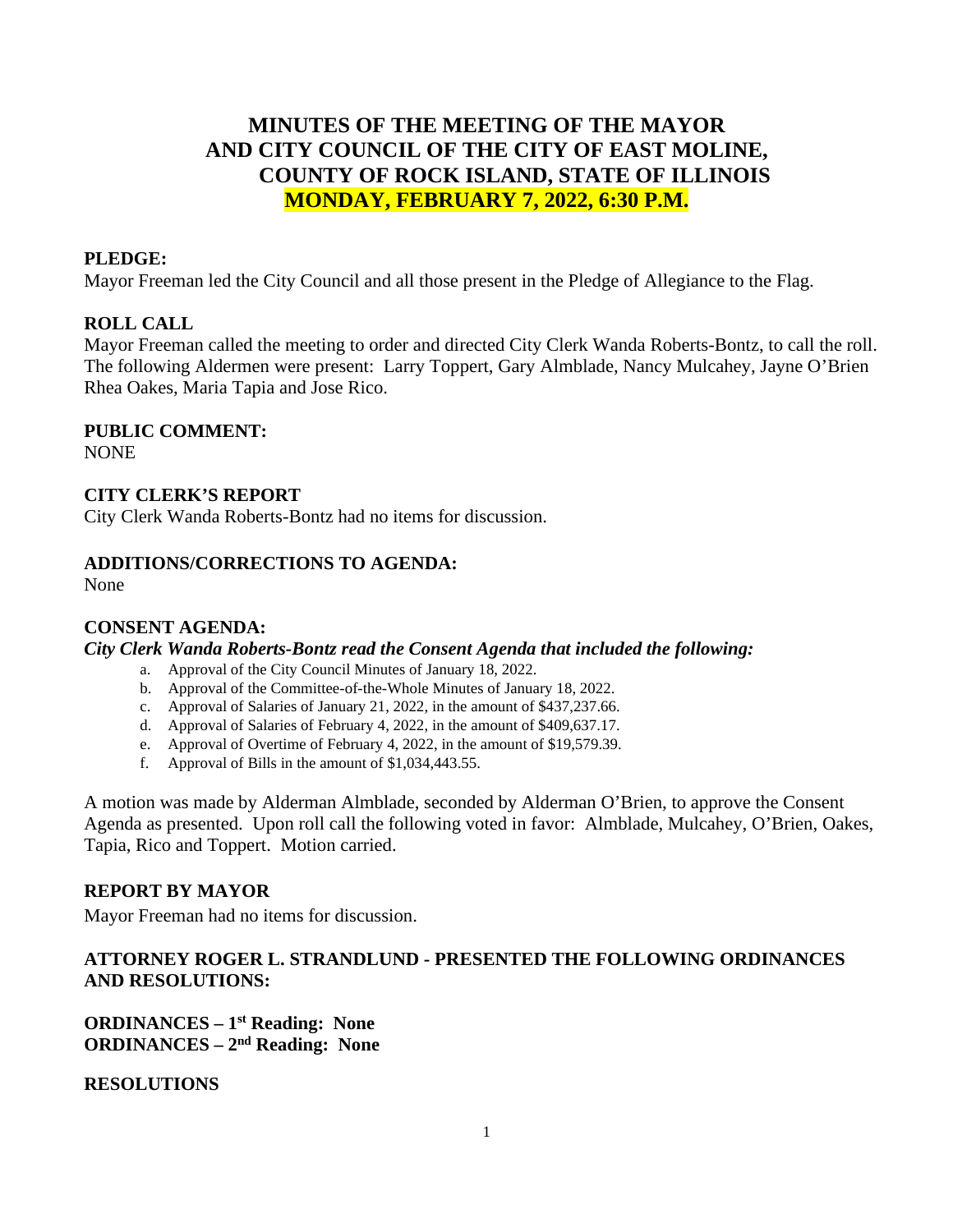**RESOLUTION 22-08:** A RESOLUTION OF THE CITY COUNCIL OF THE CITY OF EAST MOLINE, ILLINOIS, AUTHORIZING IMPROVEMENT UNDER THE ILLINOIS HIGHWAY CODE (STATE MOTOR FUEL TAX FOR 28TH AVENUE RECONSTRUCTION)

A motion was made by Alderman Mulcahey, seconded by Alderman Toppert, to approve Resolution 22-08 as presented. Upon roll call the following voted in favor: Almblade, Mulcahey, O'Brien, Oakes, Tapia, Rico and Toppert. Motion carried.

**RESOLUTION 22-09:** A RESOLUTION OF THE CITY COUNCIL OF THE CITY OF EAST MOLINE, ILLINOIS, TO ENTER INTO VENDOR AGREEMENT WITH PROJECT NOW, INC.

A motion was made by Alderman Rico, seconded by Alderman Tapia, to approve Resolution 22-09 as presented. Upon roll call the following voted in favor: Almblade, Mulcahey, O'Brien, Oakes, Tapia, Rico and Toppert. Motion carried.

# **COMMITTEE-OF-THE-WHOLE (Alderman Toppert)**

Alderman Toppert had no items for discussion, all items have been covered under the Consent Agenda, Ordinances and Resolutions.

# **CITY STAFF COMMUNICATION:**

*Each City Staff member present was given the opportunity to inform the City Council and those in attendance of events in their departments:* 

**Mr. Maxeiner, City Administrator –** Mr. Maxeiner complimented public safety personnel and maintenance services personnel for snow removal and water main breaks with the Emergency responses in this weather.

**Chief Ramsey, EMPD –** Chief Ramsey informed the City Council that the new P25 radio project is getting closer to beginning, the city should be receiving our radios within the next couple of weeks. The new RMS Records Management System is going live on April 2022.

**Tim Kammler, Engineering Director –** Mr. Kammler informed the City Council that they are meeting with the Corp of Engineers tomorrow, February 8, 2022, regarding the upcoming changes to the Levy safety program.

### **RECESS SESSION:**

A motion was made by Alderman Mulcahey, seconded by Alderman Almblade, to recess the City Council meeting to go into the Committee-of-the-Whole meeting. Upon roll call the following voted in favor: Almblade, Mulcahey, O'Brien, Oakes, Tapia, Rico and Toppert. Motion carried. **6:44 p.m.**

# **ROLL CALL:**

The following Aldermen were present: Larry Toppert, Gary Almblade, Nancy Mulcahey, Jayne O'Brien Rhea Oakes, Maria Tapia and Jose Rico.